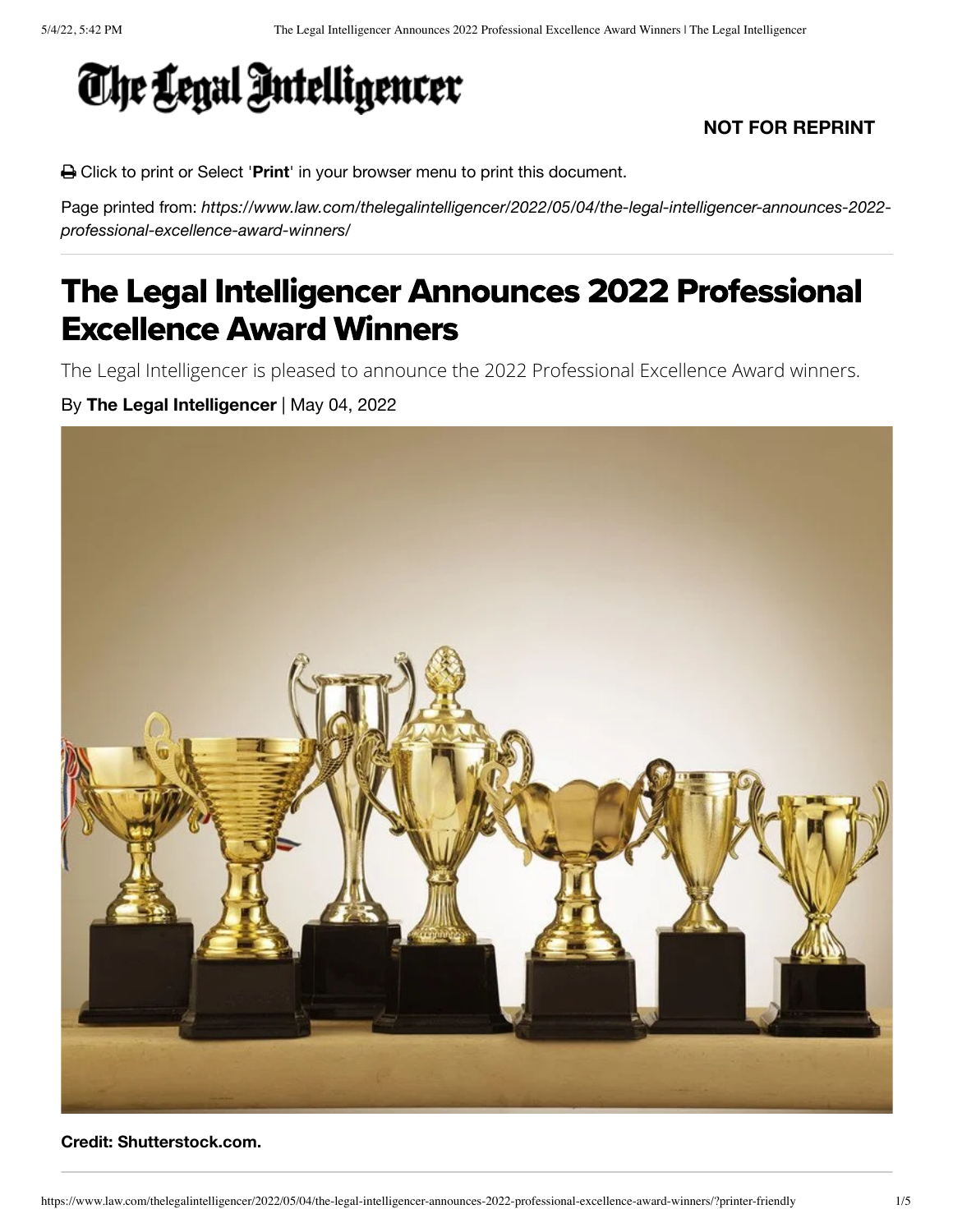The Legal Intelligencer is pleased to announce the 2022 Professional Excellence Award winners. We are delighted to highlight the great work and achievements across the full breadth of the Pennsylvania legal community.

The Legal Intelligencer Professional Excellence honorees will be recognized in special editorial sections. At this time, we are planning to honor the winners at an awards dinner set for June 29, 2022, at the Loews Philadelphia Hotel.

You can view more information about the awards dinner here. For information on how to book tickets and [sponsorships, please contact Andre Sutton at 757-721-9020 or email asutton@alm.com](mailto:asutton@alm.com) (mailto:asutton@alm.com).

## Attorney of the Year Finalists

**Nadeem Bezar, Kline & Specter—**When it comes to victims of sex abuse and human trafficking, it is difficult to think about measures of civil justice, but that is the work that Nadeem Bezar of Kline & Specter has been focused on for years, with an especially successful year in 2021. Securing tens of millions of dollars in a series of settlements and trials throughout the year, and pushing his advocacy into the halls of state government, Bezar in 2021 has worked tirelessly to hold responsible the agencies and institutions that have the power to help mitigate this terrible blight on society in the hopes of saving future victims.

**Judges Lisette Shirdan-Harris and Daniel Anders, Philadelphia Common Pleas Court—**What does it take to get the state's biggest courthouse up and running again after nearly a year with trials having ground to a halt? A roster of dedicated judges to revamp procedures, develop new social distancing guidelines and to diligently guide litigators, courts staff and colleagues in doing the hard work of pushing through growing backlogs. That diligence and meticulous work ethic is exemplified in our nominees, Administrative Judge Lisette Shirdan-Harris and Supervising Judge Daniel Anders, who took leading roles in getting Philadelphia's civil caseloads back up and running in 2021 to ensure that the wheels of justice would not stop turning despite the COVID-19 pandemic.

**Michael van der Veen, van der Veen, Hartshorn and Levin—**The 2020 election was the most contentious political contest in most of our lifetimes, with ramifications still being felt today. Philadelphia's Michael van der Veen of van der Veen, Hartshorn and Levin played a key role in a profound moment in our nation's history—defending former President Donald Trump, the first president to be impeached twice, on charges related to inciting a violent mob to attack the U.S. Capitol. The decision to take up the former president's defense was controversial and proved divisive in the local legal community, but few could argue about the significance of the case or the skill needed to succeed in the glaring national spotlight.

## Distinguished Leaders

- Daniel Miller, Walden Macht & Haran
- Cathleen Devlin, Saul Ewing Arnstein & Lehr
- George Pallas, Cohen Seglias Pallas Greenhall & Furman
- Jeffrey Conn, Clark Hill
- Mena Larmour, Stradley Ronon Stevens & Young
- Michael Frattone, Kleinbard
- Stephen McConnell, Reed Smith
- Rubén Muñoz, Akin Gump Strauss Hauer & Feld
- Samantha Williams, Philadelphia City Council
- Su Ming Yeh, Pennsylvania Institutional Law Project
- Theron Perez, Pennsylvania Governor's Office of General Counsel
- Thomas Zahn, McGuireWoods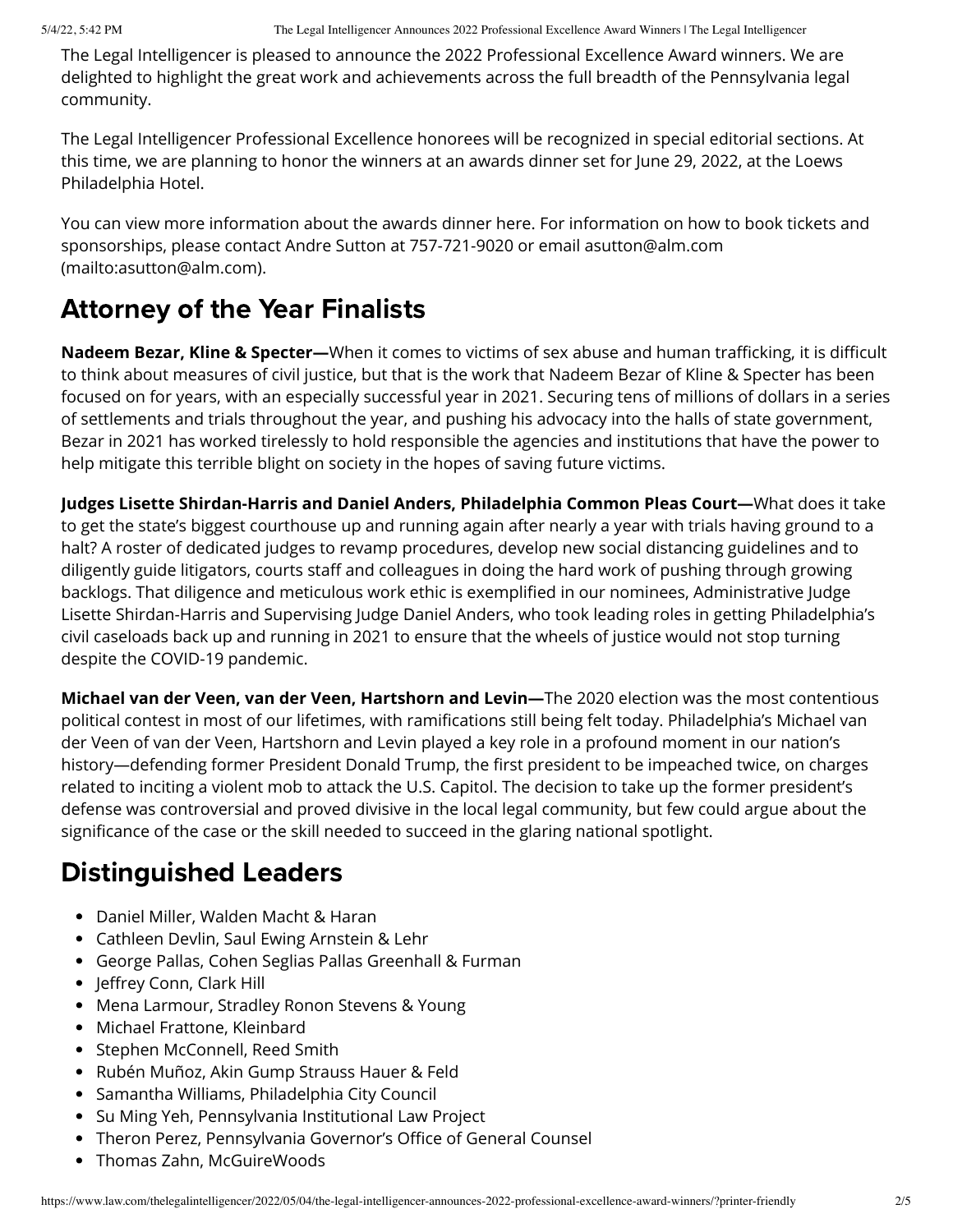Wendy West Feinstein, Morgan Lewis & Bockius

### Lifetime Achievement

- Harold Goodman, Raynes & Lawn
- Louis Kushner, Rothman Gordon
- Jullia Sheridan, Pennsylvania Governor's Office of General Counsel
- Michael Pillion, Morgan Lewis & Bockius
- Paul Uyehara, Civil Rights Division at U.S. Department of Justice (retired)
- Rudolph J. DiMassa Jr., Duane Morris
- Stanley Ott, Mannion Prior
- Mark Gottlieb, Offit Kurman

### Litigation Departments

#### **Litigation Department of the Year (General)**

- Meyer Unkovic & Scott
- Berger Montague (runner-up)

#### **Litigation Departments of the Year (Specialty)**

- Kessler Topaz Meltzer & Check
- Sauder Schelkopf (runner-up)

### GC Impact

- Alex Levit, Context Therapeutics
- Morgan Barber, The Humane League

#### Law Firms Innovators

- Andrew Baer, Cozen O'Connor
- Community Legal Services
- Fox Rothschild
- Bryan Brantley, McGuireWoods
- Terry Mutchler, Obermayer Rebmann Maxwell & Hippel
- William Zee, Appel, Yost & Zee

#### Best Law Firm Mentors

- Adam Petitt, Stradley Ronon Stevens & Young
- Christopher Tinari, Margolis Edelstein
- Clancy Boylan, Morgan & Morgan
- Gary Gremminger, German Gallagher & Murtagh
- Jane Borthwick Story, Jones Day
- Joseph Centeno, Buchanan Ingersoll & Rooney
- John Stoviak, Saul Ewing Arnstein & Lehr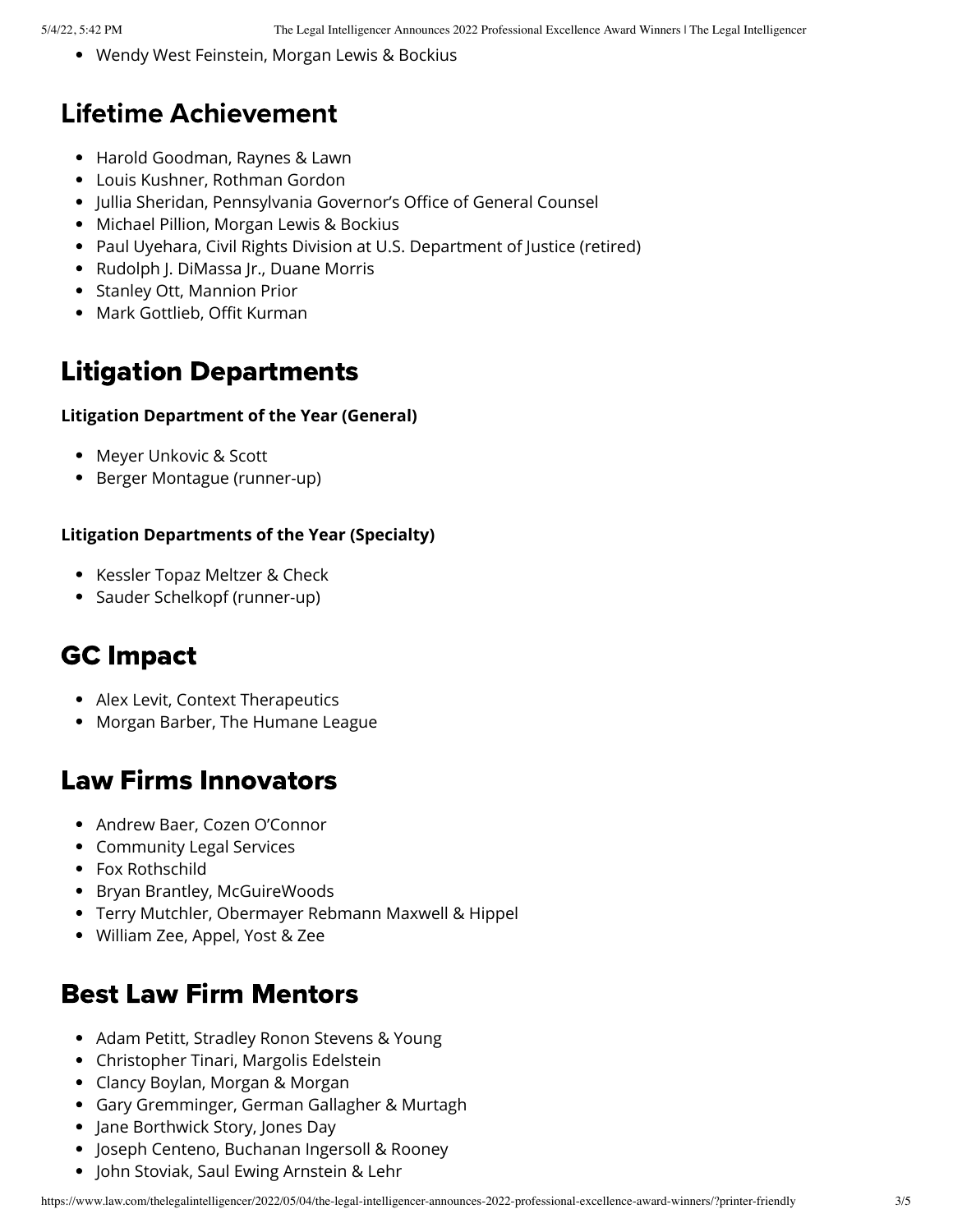- Karen Fortune, Philadelphia Law Department, Child Welfare Unit
- Kay Kyungsun Yu, solo practitioner
- Kenneth Siegel, Reed Smith
- **Steven Serfass, Faegre Drinker Biddle & Reath**

#### Power Players

- John Lavelle, Morgan Lewis & Bockius
- Robert Byer, Duane Morris
- Luke Debevec, Reed Smith
- Mark Tanner, Feldman Shepherd Wohlgelernter Tanner Weinstock Dodig
- Danielle Banks, Stradley Ronon Stevens & Young
- David Sumner, Independent Regulatory Review Commission

#### Unsung Heroes

- David Antzis, Royer Cooper Cohen Braunfeld
- Lynn Ellenberger, FeganScott
- Jennifer Lin, Philadelphia District Attorney's Office
- Kelly Locher, Jones Day
- Timothy Gates, Pennsylvania Department of State
- Jonathan Grode, Green and Spiegel
- Laura Ellsworth, Jones Day

#### Most Effective Dealmakers

- Brian Trudgen, Jones Day
- Mary Beth H. Gray, Kleinbard
- Rachael Bushey, Troutman Pepper Hamilton Sanders
- Steve Park, Ballard Spahr
- Philip Amoa, McCarter & English

### Diversity Initiative

- Kristine Calalang, Law Office of Kristine L. Calalang
- Lloyd Freeman, Buchanan Ingersoll & Rooney
- Reginald Streater, Berger Montague
- Stefan Dann, McGuireWoods
- Zach Brecheisen, Jones Day

#### Law Firm of the Year Finalists

- Jones Day
- Reed Smith
- Duane Morris

## Lawyers on the Fast Track